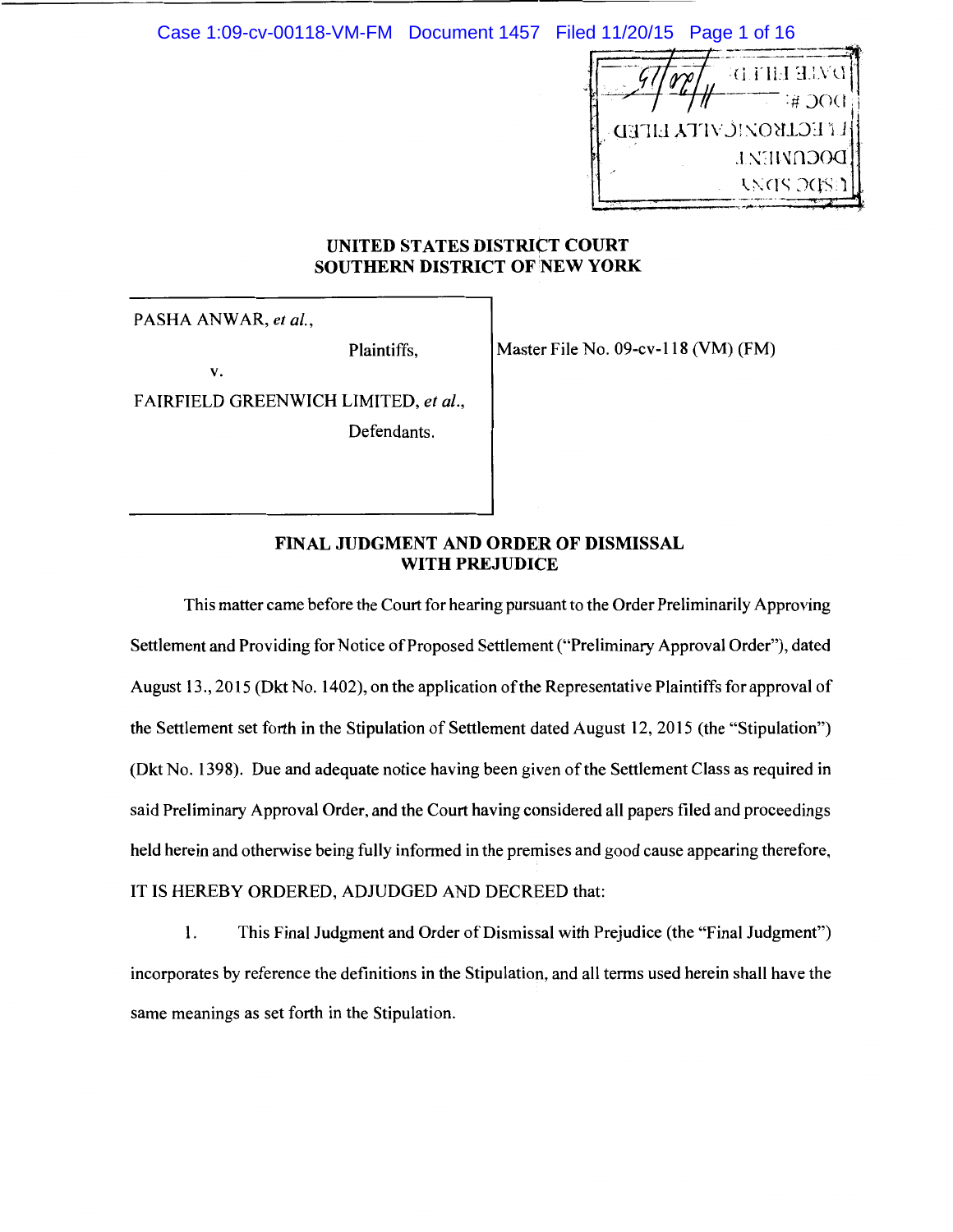#### Case 1:09-cv-00118-VM-FM Document 1457 Filed 11/20/15 Page 2 of 16

2. This Court has jurisdiction over the subject matter of the Action and over all parties to the Action, including all Settlement Class Members.

3. The distribution of the Notice and the publication of the Summary Notice, as provided for in the Preliminary Approval Order, constituted the best notice practicable under the circumstances, including individual notice to all Settlement Class Members who could be identified through reasonable effort. Said notices fully satisfied the requirements of Federal Rule of Civil Procedure 23, Section 21 D(a)(7) of the Securities Exchange Act of 1934, as amended by the Private Securities Litigation Reform Act of 1995 (15 U.S.C.  $\P$ 78u-4(a)(7)), the requirements of due process, and any other applicable law.

4. The Court finds that the Settling Defendants have provided notice pursuant to the Class Action Fairness Act of 2005, 28 U.S.C. §§ 1715.

5. The Court finds that the prerequisites for a class action under Rule 23(a) and (b)(3) of the Federal Rules of Civil Procedure have been satisfied for purposes of this Settlement in that: (a) the number of Settlement Class Members is so numerous that joinder of all members thereof is impracticable; (b) there are questions of law or fact common to the Settlement Class that predominate over any individual questions; ( c) the claims of the Representative Plaintiffs are typical of the claims of the Settlement Class they seek to represent; (d) the Representative Plaintiffs fairly and adequately represent the interests of the Settlement Class; and (e) a class action is superior to other available methods for the fair and efficient adjudication of this Action.

6. Pursuant to Rule 23(a) and (b)(3) of the Federal Rules of Civil Procedure, the Court hereby certifies the Action as a class action for purposes of this Settlement only, and certifies as the Settlement Class all Persons who were Beneficial Owners of shares or limited partnership interests in the Funds as of December 10, 2008 (whether as holders of record or traceable to a shareholder or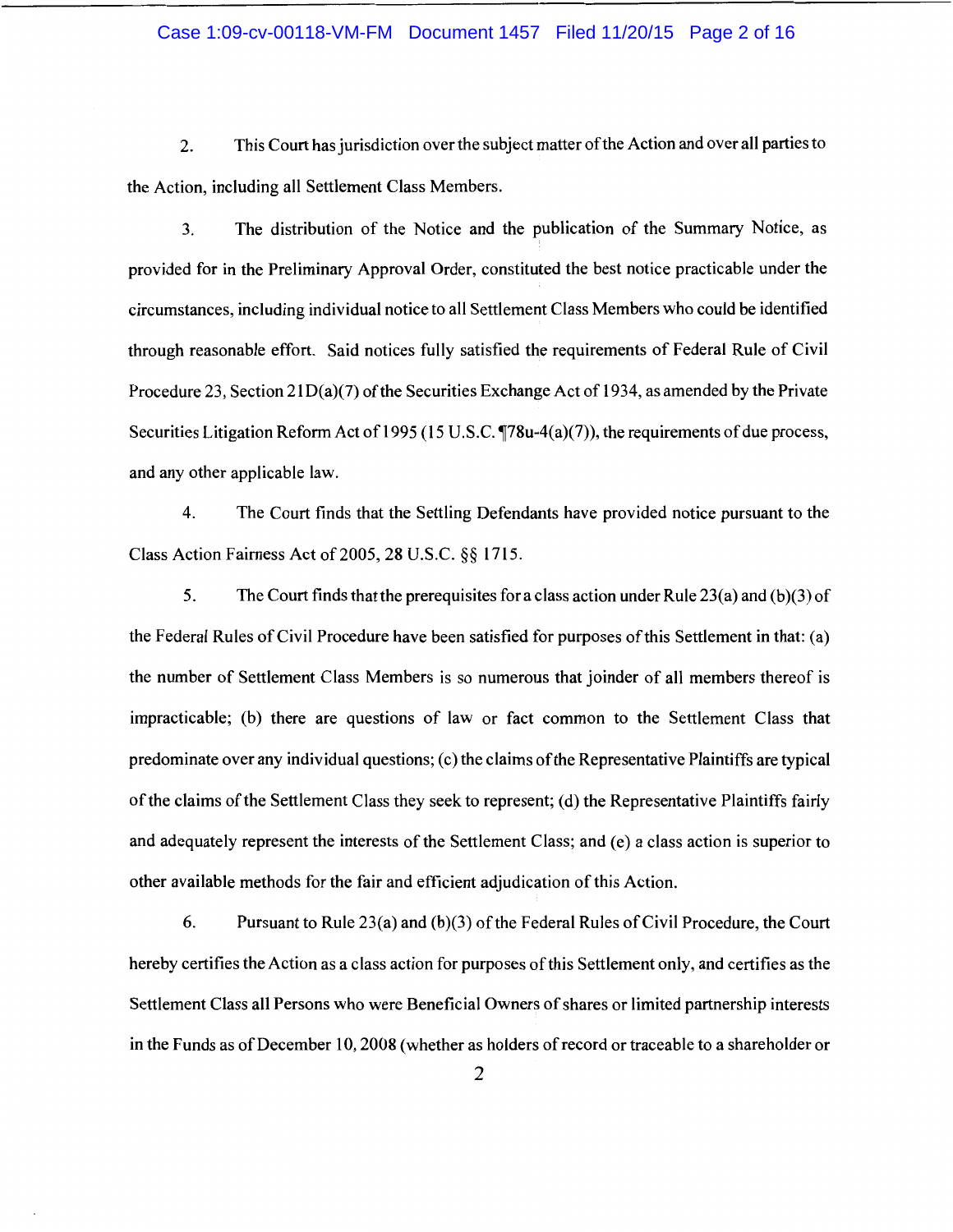#### Case 1:09-cv-00118-VM-FM Document 1457 Filed 11/20/15 Page 3 of 16

limited partner account of record), and who suffered a Net Loss of principal invested in the Funds, excluding (i) those Persons who timely and validly requested exclusion from the Settlement Class; (ii) Fairfield Sigma Limited, (iii) Fairfield Lambda Limited, (iv) any Settlement Class Member who has been dismissed from this Action with prejudice or who is barred by prior judgment or settlement from asserting any of the claims against the Citco Defendants set forth in the SCAC; and (v) the Defendants and any entity in which the Defendants have a controlling interest, and the officers, directors, affiliates, legal representatives, attorneys, immediate family members (as defined in 17  $C.F.R. 240.16a-1(e)$ , heirs, successors, subsidiaries and/or assigns of any such individual or entity in their capacity as such (except for any of the Citco Defendants in their role as nominee or record shareholder for any investor). The Citco Defendants solely in their capacity as nominee or record shareholder for any investors in the Funds shall act in that capacity on behalf of Beneficial Owners who participate in the Settlement.

7. Pursuant to Rule 23 of the Federal Rules of Civil Procedure, this Court hereby approves the Settlement set forth in the Stipulation and finds that said Settlement is, in all respects, fair, reasonable and adequate to, and is in the best interests of, the Representative Plaintiffs, the Settlement Class and each of the Settlement Class Members. This Court further finds the Settlement set forth in the Stipulation is the result of good faith, arm's-length negotiations between experienced counsel representing the interests of the Representative Plaintiffs, Settlement Class Members and the Citco Defendants. Accordingly, the Settlement embodied in the Stipulation is hereby approved in all respects and shall be consummated in accordance with its terms and provisions. The Settling Parties are hereby directed to perform the terms of the Stipulation.

8. In accordance with Paragraph  $A.1(g)$  of the Stipulation, for purposes of this Final Judgment, the term "Claims" shall mean: any and all manner of claims, demands, rights, actions,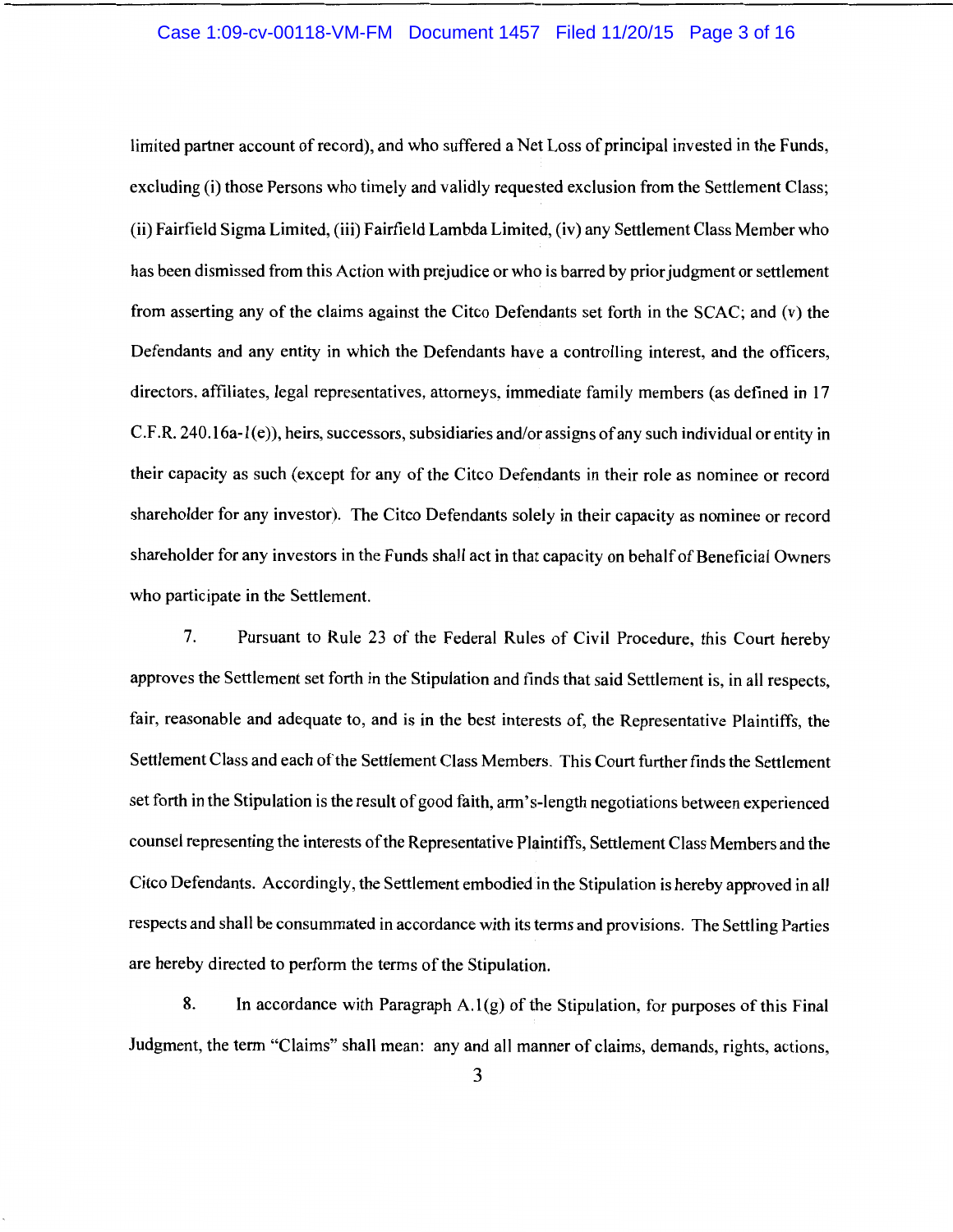#### Case 1:09-cv-00118-VM-FM Document 1457 Filed 11/20/15 Page 4 of 16

potential actions, causes of action, liabilities, duties, damages, losses, diminutions in value, obligations, agreements, suits, fees, attorneys' fees, expert or consulting fees, debts, expenses, costs, sanctions, judgments, decrees, matters, issues and controversies of any kind or nature whatsoever, whether known or unknown, contingent or absolute, liquidated or not liquidated, accrued or unaccrued, suspected or unsuspected, disclosed or undisclosed, apparent or not apparent, foreseen or unforeseen, matured or not matured, which now exist, or heretofore or previously existed, or may hereafter exist (including, but not limited to, any claims arising under federal, state or foreign law, common law, bankruptcy law, statute, rule, or regulation relating to alleged fraud, breach of any duty, breach of any contract, negligence, fraudulent conveyance, avoidance, violations of the federal securities laws, or otherwise), whether individual, class, direct, derivative, representative, on behalf of others, legal, equitable, regulatory, governmental or of any other type or in any other capacity.

9. In accordance with Paragraph A.l(kk) of the Stipulation, for purposes of this Final Judgment, the term "Settling Party" shall mean any one of, and "Settling Parties" means all of, the parties to the Stipulation, namely the Citco Defendants and the Representative Plaintiffs on behalf of themselves and the Settlement Class.

10. In accordance with Paragraph A. I (bb) of the Stipulation, for purposes of this Final Judgment, the term "Released Parties" shall mean: (i) each of the Citco Defendants, their respective past, present and future, direct or indirect, parent entities, subsidiaries, and other affiliates, predecessors and successors of each and all such entities, and each and all of their foregoing entities' respective past, present, and future directors, officers, employees, partners, alleged partners, stockholders, members and owners, attorneys, advisors, consultants, trustees, insurers, co-insurers, reinsurers, representatives, and assigns, including but not limited to Brian Francoeur and Ian Pilgrim; (ii) to the extent not included in (i) above, any and all persons, firms, trusts, corporations, and other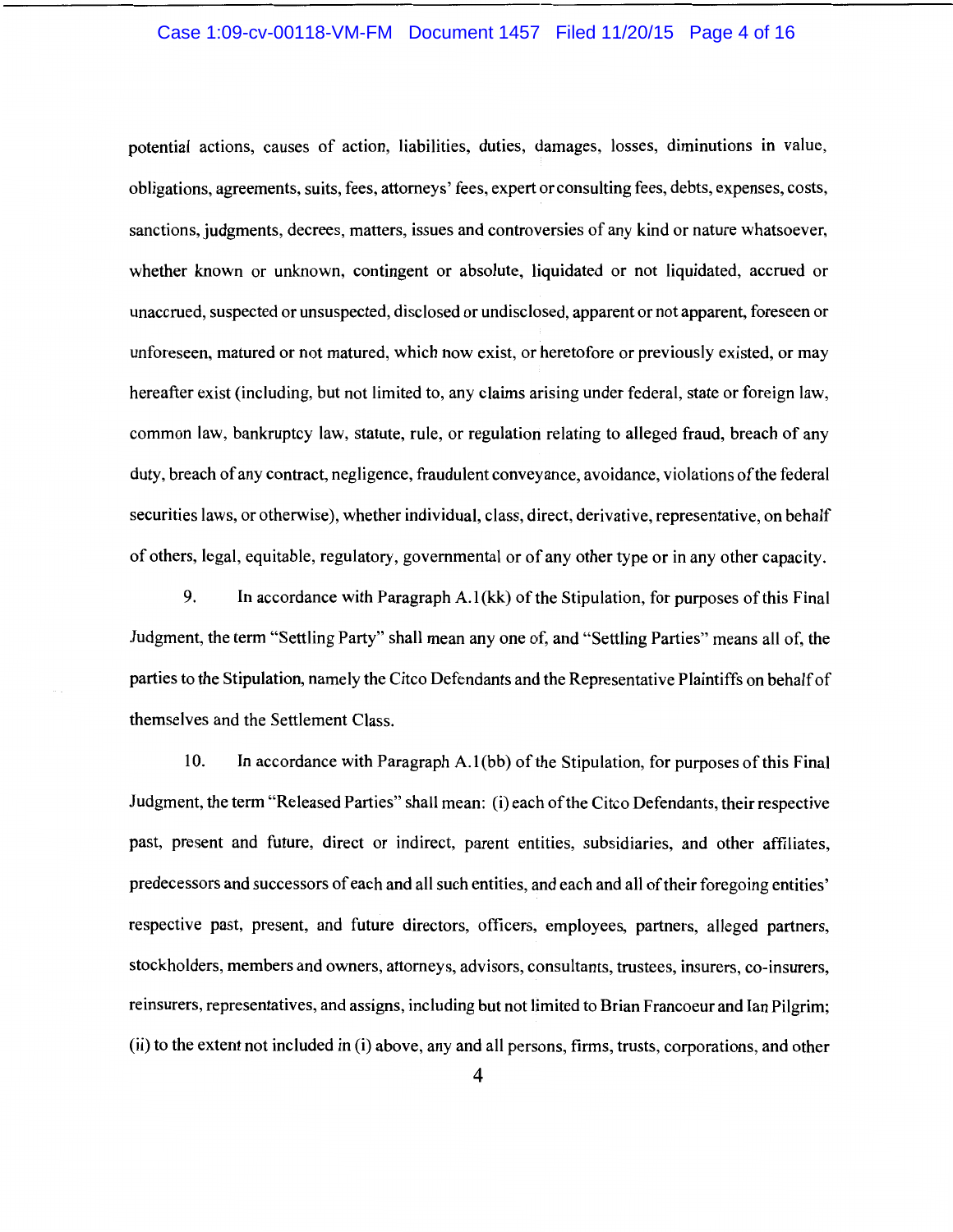#### Case 1:09-cv-00118-VM-FM Document 1457 Filed 11/20/15 Page 5 of 16

entities in which any of the Citco Defendants has a financial interest or was a founder, settler or creator of the entity, and, in their capacity as such, any and all officers, directors, employees, trustees, beneficiaries, settlers, creators, attorneys, consultants, agents, or representatives of any such person, firm, trust, corporation or other entity; and (iii) in their capacity as such, the legal representatives, heirs, executors, and administrators of any of the foregoing. For avoidance of doubt, "Released Parties" does not include the PwC Defendants.

11. In accordance with Paragraph A. I (cc) of the Stipulation, for purposes of this Final Judgment, the term "Releasing Parties" shall mean: the Representative Plaintiffs, each and every member of the Settlement Class and each of their respective predecessors, successors, assigns, parents, subsidiaries and other affiliates, officers, directors, employees, partners, members, managers, owners, trustees, beneficiaries, advisors, consultants, insurers, reinsurers, stockholders, investors, nominees, custodians, attorneys, heirs, representatives, administrators, executors, devisees, legatees, and estates.

12. In accordance with Paragraph A.l(aa) of the Stipulation, for purposes of this Final Judgment, the term "Released Claims" shall mean: any and all Claims, including Unknown Claims, that have been, could have been, or in the future can or might be asserted in any federal, state or foreign court, tribunal, forum or proceeding by on or behalf of any of the Releasing Parties against any one or more of the Released Parties, whether any such Released Parties were named, served with process, or appeared in the Action, which have arisen, could have arisen, arise now, or hereafter arise out of or relate in any manner to the allegations, facts, events, matters, acts, occurrences, statements, representations, misrepresentations, omissions, or any other matter, thing or cause whatsoever, or any series thereof, embraced, involved, at issue, or set forth in, or referred to or otherwise related in any way, directly or indirectly, to: (i) the Action, and the allegations, claims, defenses, and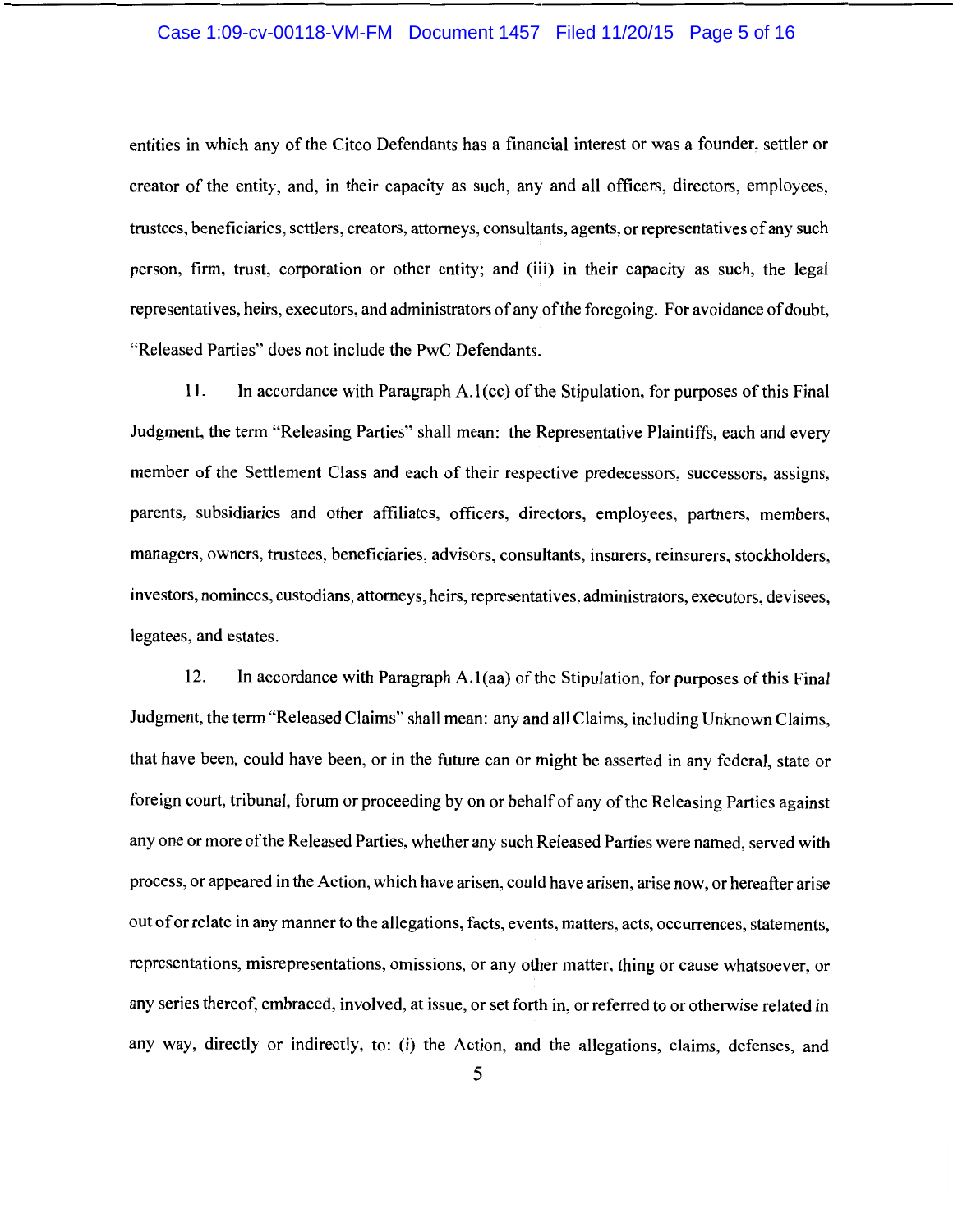#### Case 1:09-cv-00118-VM-FM Document 1457 Filed 11/20/15 Page 6 of 16

counterclaims asserted in the Action, (ii) marketing and/or selling of the Funds by one or more of the Citco Defendants and/or the Released Parties, (iii) any disclosures or failures to disclose, by one or more of the Citco Defendants and/or the Released Parties, with respect to one or more of the Funds and/or the Citco Defendants and/or BLMIS, (iv) any fiduciary, contractual, or other obligations of one or more of the Citco Defendants and/or the Released Parties (to the extent such duties existed) related to the Funds and/or the Settlement Class Members, (v) any administrative, custodial, or other services provided to any of the Funds and/or BLMIS by one or more of the Citco Defendants and/or the Released Parties, (vi) due diligence by one or more of the Citco Defendants and/or the Released Parties related to the Funds and/or BLMIS, (vii) purchases of, sales of (or decisions not to sell), or fees paid in relation to, direct or indirect investments in one or more of the Funds, (viii) any direct or indirect investment in BLMIS, or (ix) any claims in connection with, based upon, arising out of, or relating to the Settlement (but excluding any claims to enforce the terms of the Settlement).

13. In accordance with Paragraph A.1(II) of the Stipulation, for purposes of this Final Judgment, the term "Unknown Claims" shall mean: all claims, demands, rights, liabilities, and causes of action of every nature and description which any Settlement Class Member does not know or suspect to exist in his, her or its favor at the time of the release of the Released Parties which, if known by him, her or it, might have affected his, her or its settlement with and release of the Released Parties, or might have affected his, her or its decision not to opt-out or object to this Settlement. With respect to any and all Released Claims, the Settling Parties stipulate and agree that, upon the Effective Date, the Representative Plaintiffs shall expressly waive, and each of the Settlement Class Members shall be deemed to have waived, and by operation of the Final Judgment shall have waived, the provisions, rights and benefits of California Civil Code  $\S$  1542, which provides: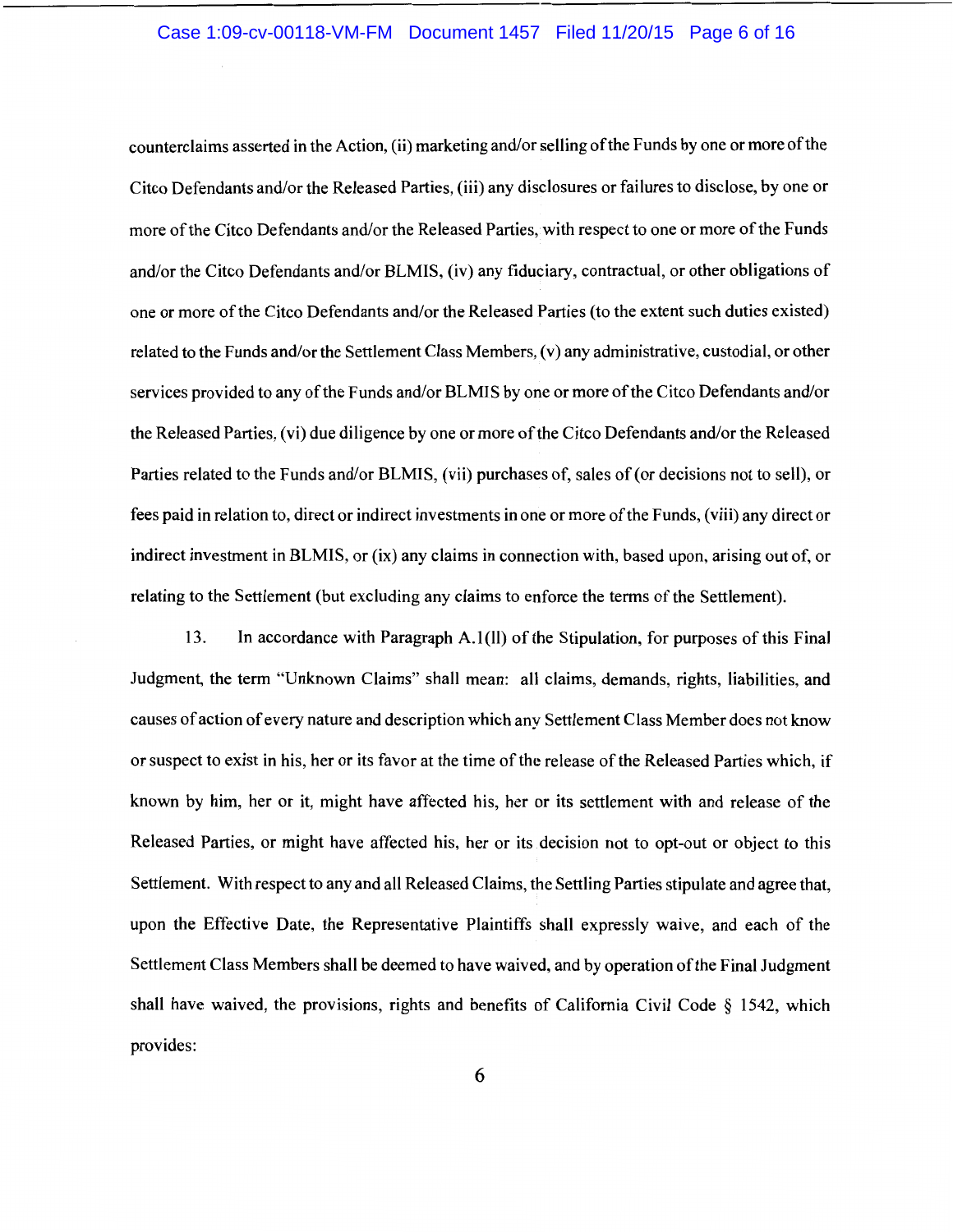A general release does not extend to claims which the creditor does not know or suspect to exist in his or her favor at the time of executing the release, which if known by him or her must have materially affected his or her settlement with the debtor.

The Representative Plaintiffs shall expressly waive and each of the Settlement Class Members shall be deemed to have, and by operation of the Final Judgment shall have, expressly waived any and all provisions, rights and benefits conferred by any law of any state, territory, country or principle of common law, which is similar, comparable or equivalent to California Civil Code § 1542. Settlement Class Members may hereafter discover facts in addition to or different from those which he, she or it now knows or believes to be true with respect to the subject matter of the Released Claims, but the Representative Plaintiffs shall expressly fully, finally and forever settle and release, and each Settlement Class Member, upon the Effective Date, shall be deemed to have, and by operation of the Final Judgment shall have, fully, finally and forever settled and released, any and all Released Claims, known or unknown, suspected or unsuspected, contingent of non-contingent, whether or not concealed or hidden, which now exist, or heretofore have existed, upon any theory of law or equity now existing or coming into existence in the future, including, but not limited to, conduct which is negligent, intentional, with or without malice, or a breach of any fiduciary, contractual, or other duty, law or rule, without regard to the subsequent discovery or existence of such different or additional facts. The Representative Plaintiffs acknowledge, and the Settlement Class Members shall be deemed by operation of the Final Judgment to have acknowledged, that the foregoing waiver was separately bargained for and a key element of the Settlement of which this release is a part.

14. Except as to any individual claim of those Persons (identified in Exhibit 1 attached hereto), who pursuant to the Notice, timely requested exclusion from the Settlement Class before the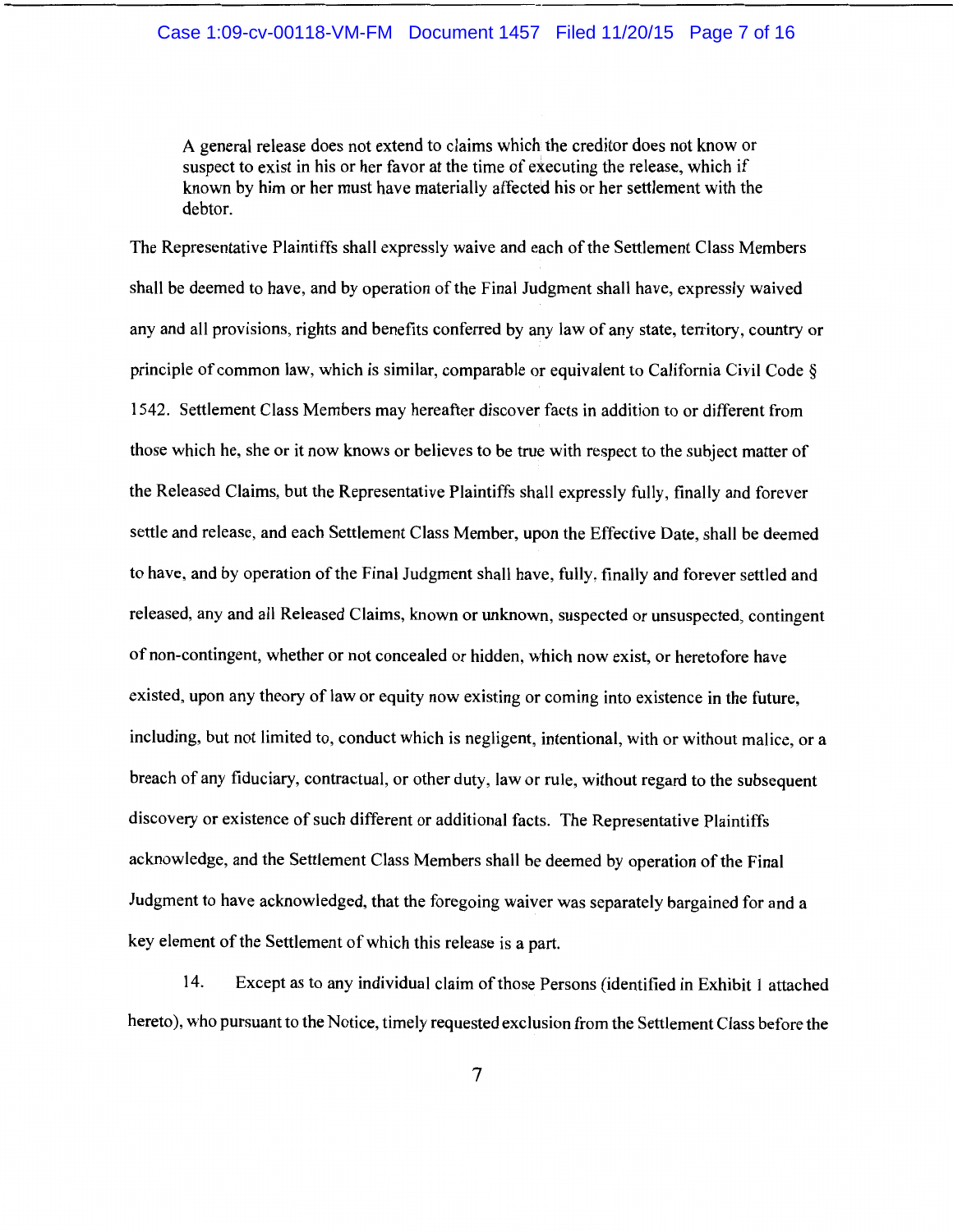#### Case 1:09-cv-00118-VM-FM Document 1457 Filed 11/20/15 Page 8 of 16

October 16,, 2015, deadline, as well as three additional Persons whose Requests for Exclusion were received by the Claims Administrator on October 19, 2015, one business day after the deadline, and one additional Person whose Request for Exclusion was received by the Claims Administrator on November 5, 2015, who this Court, in its discretion, has determined should be treated (and the Citco Defendants have not opposed their treatment) as valid opt-outs, the Action and all claims contained therein, as well as all of the Released Claims, are dismissed with prejudice as against each and all of the Citco Defendants. The parties are to bear their own costs, except as otherwise provided in the Stipulation.

15. The Releasing Parties, on behalf of themselves, their successors and assigns, and any other Person claiming (now or in the future) through or on behalf of them, regardless of whether any such Releasing Party ever seeks or obtains by any means, including without limitation by submitting a Proof of Claim, any disbursement from the Settlement Fund or Escrow Fund, shall be deemed to have, and by operation of this Final Judgment shall have, fully, finally, and forever released, relinquished, and discharged all Released Claims (including Unknown Claims) against the Released Parties and shall have covenanted not to sue the Released Parties with respect to all such Released Claims, and shall be permanently barred and enjoined from asserting, commencing, prosecuting, instituting, assisting, instigating, or in any way participating in the commencement or prosecution of any action or other proceeding, in any forum, asserting any Released Claim, either directly, representatively, derivatively, or in any other capacity, against any of the Released Parties. Nothing contained herein shall, however, bar the Releasing Parties from bringing any action or claim to enforce the terms of the Stipulation or this Final Judgment.

16. This release does not include any claims asserted or which may be asserted by the Funds in the proceedings entitled (i) *New Greenwich Litigation Trust, LLC, as Successor Trustee*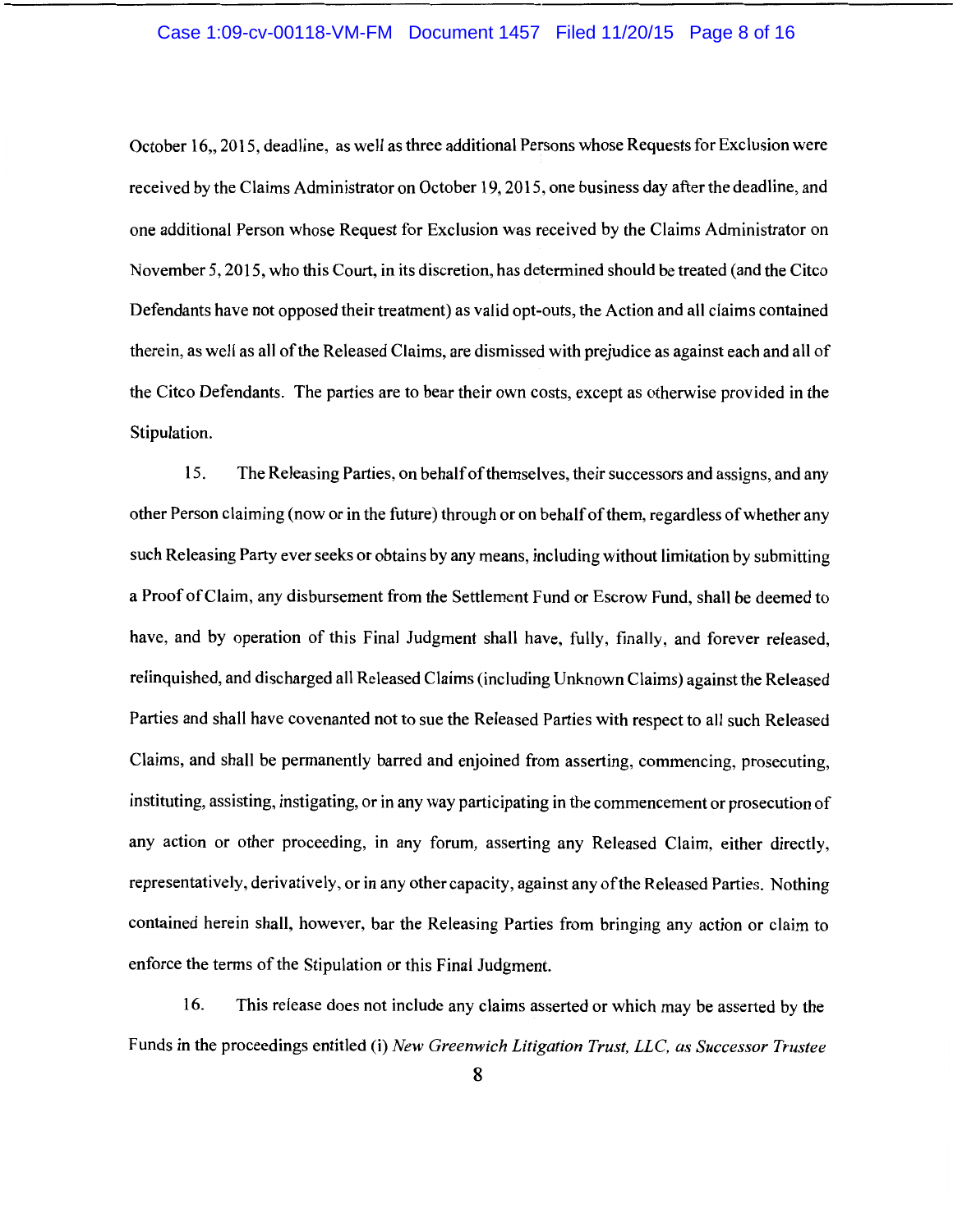#### Case 1:09-cv-00118-VM-FM Document 1457 Filed 11/20/15 Page 9 of 16

*of Greenwich Sentry, L.P. Litigation Trust v. Citco Fund Services (Europe) BV, et al.,* New York County Clerk's Index No. 600469/2009; and (ii) *New Greenwich Litigation Trust, LLC, as Successor Trustee of Greenwich Sentry Partners, L.P. Litigation Trust v. Citco Fund Services (Europe) BV, et al.,* New York County Clerk's Index No. 600498/2009; provided, however, that to the extent that any such claims have been or may be asserted, nothing in this paragraph or any provision herein shall prevent the Released Parties from asserting any defenses or raising any argument as to liability or damages with respect to such claims or, with the exception of the provisions of  $\P$  4 of the Stipulation, prevent the Released Parties from asserting any rights, remedies or claims against the Funds or in the pending (though dismissed) derivative litigation.

17. The Released Parties, on behalf of themselves, their heirs, executors, predecessors, successors and assigns, shall be deemed to have, and by operation of this Final Judgment shall have, fully, finally, and forever released, relinquished, and discharged each and all of the Representative Plaintiffs, Settlement Class Members and Plaintiffs' Counsel from all Claims which arise out of, concern or relate to the institution, prosecution, settlement or dismissal of the Action (the "Citco Defendant Released Claims"), and shall be permanently enjoined from prosecuting the Citco Defendant Released! Claims against the Representative Plaintiffs, Settlement Class Members and Plaintiffs' Counsel. Nothing contained herein shall, however, bar the Citco Defendants and the Released Parties from bringing any action or claim to enforce the terms of the Stipulation or this Final Judgment.

18. To the fullest extent permitted by law, all Persons, including without limitation the PwC Defendants, FG Defendants and GlobeOp, shall be permanently enjoined, barred and restrained from bringing, commencing, prosecuting or asserting any claims, actions, or causes of action for contribution, indemnity or otherwise against any of the Released Parties seeking as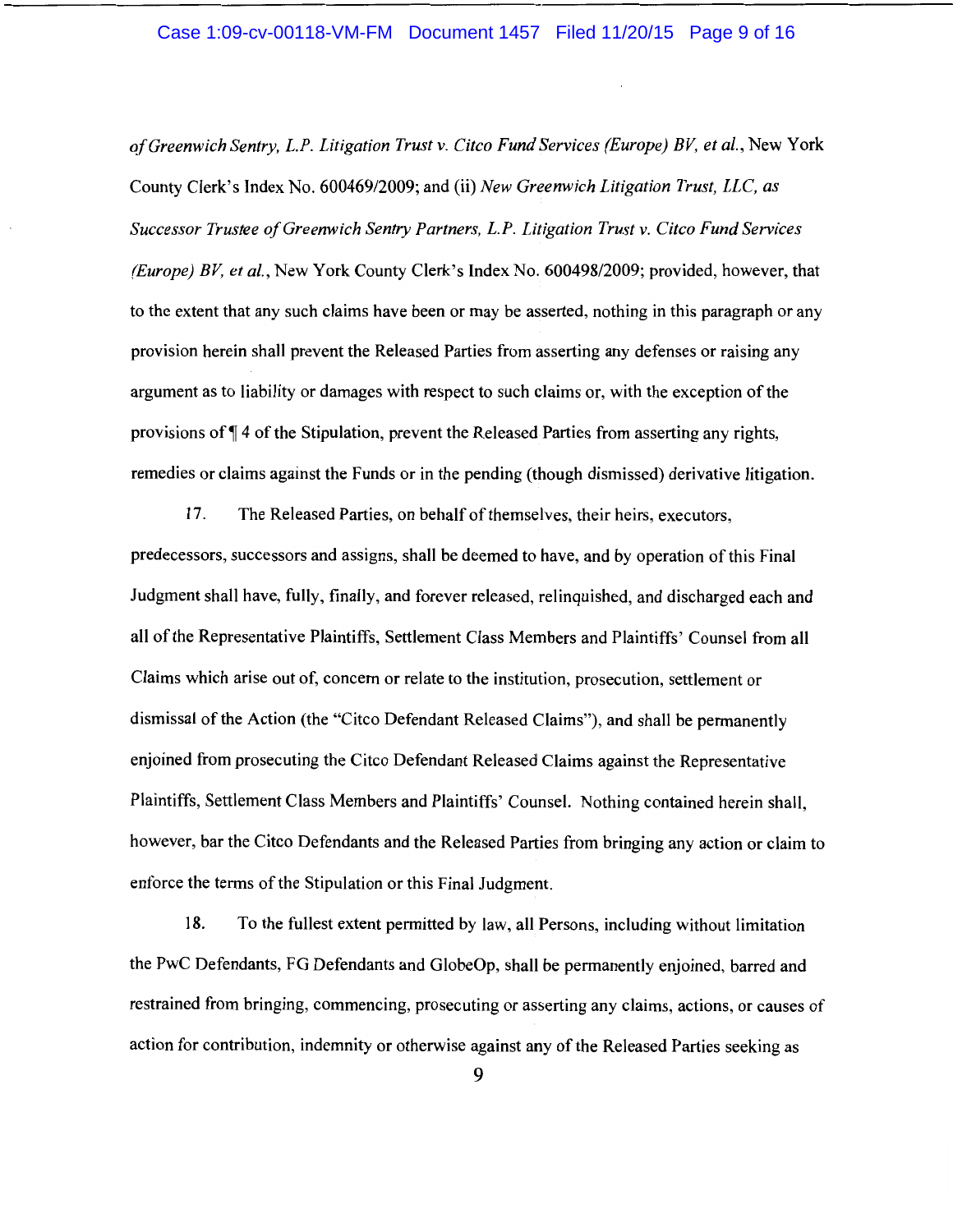#### Case 1:09-cv-00118-VM-FM Document 1457 Filed 11/20/15 Page 10 of 16

damages or otherwise the recovery of all or any part of any liability, judgment or settlement which they pay or are obligated to pay or agree to pay to the Settlement Class or any Settlement Class Member arising out of, relating to or concerning any acts, facts, statements or omissions that were or could have been alleged in the Action, whether arising under state, federal or foreign law as claims, cross-claims, counterclaims, third-party claims or otherwise, in the Court or any other federal, state, or foreign court, or in any arbitration proceeding, administrative agency proceeding, tribunal, or any other proceeding or forum.

19. To the fullest extent permitted by law, the Released Parties shall be permanently enjoined, barred and restrained from bringing, commencing, prosecuting or asserting any claims, actions, or causes of action for contribution, indemnity or otherwise against any of the PwC Defendants, FG Defendants, and GlobeOp, seeking as damages or otherwise, the recovery of all or any part of any liability, judgment or settlement, which they pay or are obligated to pay or agree to pay to the Settlement Class or any Settlement Class Member arising out of, relating to or concerning any acts, facts, statements or omissions that were or could have been alleged in the Action, whether arising under state, federal or foreign law as claims, cross-claims, counterclaims, third-party claims or otherwise, in the Court or any other federal, state, or foreign court, or in any arbitration proceeding, administrative agency proceeding, tribunal, or any other proceeding or forum. The Released Parties shall further waive all rights to seek recovery on claims for contribution or indemnity that they hold or may hold against the Funds or any party indemnified by the Funds, the FG Defendants, GlobeOp, and the PwC Defendants for any expenses incurred or amounts paid in settlement or otherwise in connection with the Action. Nothing in this paragraph precludes the Citco Defendants from arguing that the settlement proceeds in this case are an offset against claims that may be made against them in other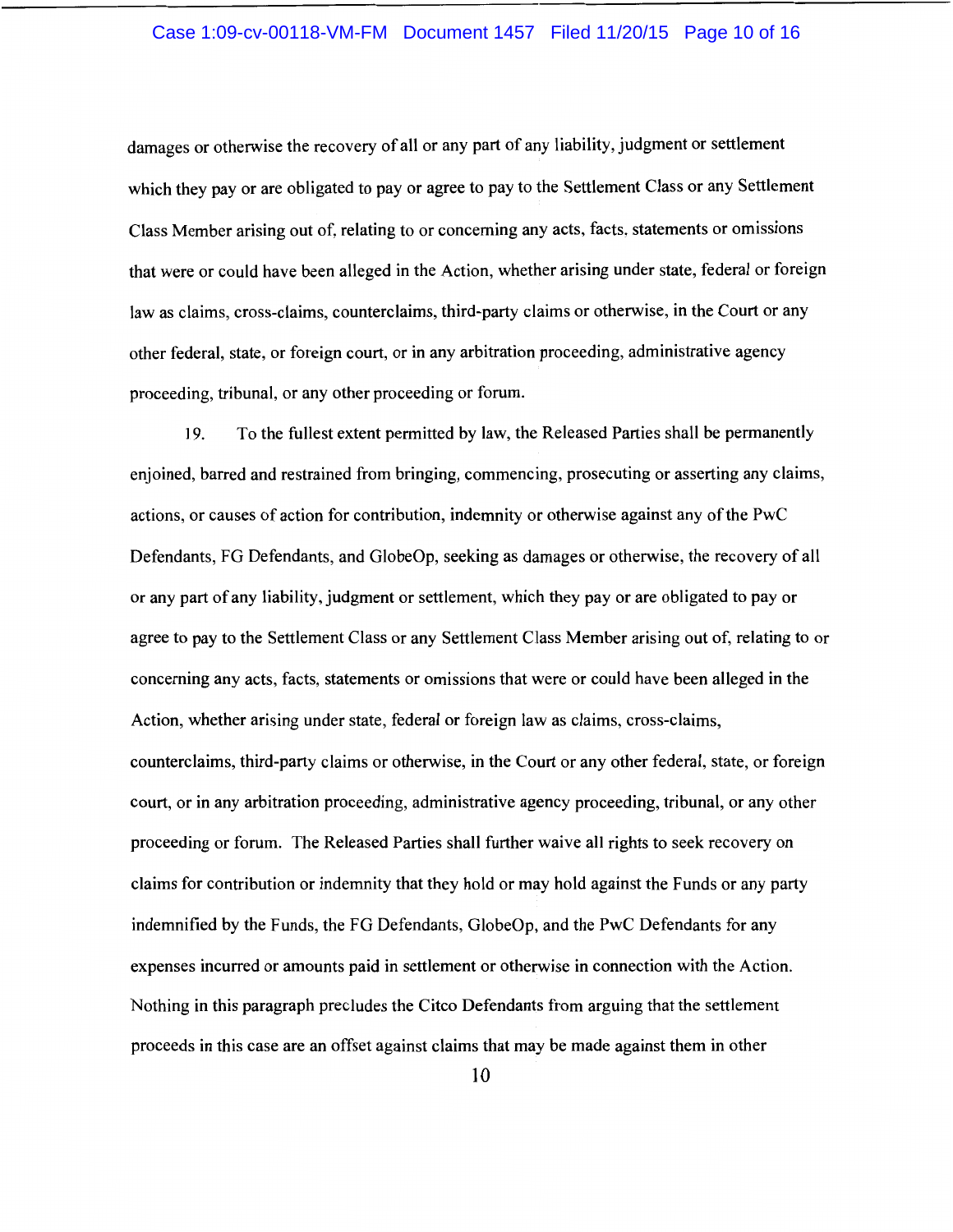#### Case 1:09-cv-00118-VM-FM Document 1457 Filed 11/20/15 Page 11 of 16

proceedings. Any final verdict or judgment that may be obtained by one or more of the Representative Plaintiffs or one or more of the other Settlement Class Members, whether individually or on behalf of a class, against one or more of the PwC Defendants or other Persons barred from seeking contribution pursuant to this Final Judgment (a "Non-Dismissed Defendant Judgment") shall be reduced, to the extent permitted by applicable law, by the greater of (i) the amount that corresponds to the percentage of responsibility attributed to the Released Parties under the Non-Dismissed Defendant Judgment; and (ii) the gross monetary consideration provided to such Representative Plaintiff or other Settlement Class Member or Members pursuant to this Stipulation.

20. The Court hereby finds that the proposed Plan of Allocation is a fair and reasonable method to allocate the Net Settlement Fund among Settlement Class Members and directs that Plaintiffs' Lead Counsel implement the Plan of Allocation in accordance with the terms of the Stipulation.

21. The Court hereby grants Plaintiffs' Lead Counsel attorneys' fees of  $\tilde{\mathcal{L}}$   $\bigcap$  % of the \$125,000,000 Settlement Fund and expenses in an amount of  $\frac{4}{36}$   $\frac{438}{20}$  together with the interest earned thereon for the same time period and at the same rate as that earned on the Settlement Fund. Said fees shall be allocated by Plaintiffs' Lead Counsel in a manner which, in their good-faith judgment, reflects each Plaintiffs Counsel's contribution to the institution, prosecution and resolution of the Action. The Court finds that the amount of fees awarded is fair and reasonable under the percentage-of-recovery method and the factors described in *Goldberger v. Integrated Resources, Inc.,* 209 F.3d 43, 50. (2d Cir. 2000). Those factors include the following: the (1) time and labor expended by Plaintiffs' Counsel; (2) the magnitude and complexities of the Action; (3) the risk continued litigation; (4) the quality of representation; (5) the requested fee in relation to the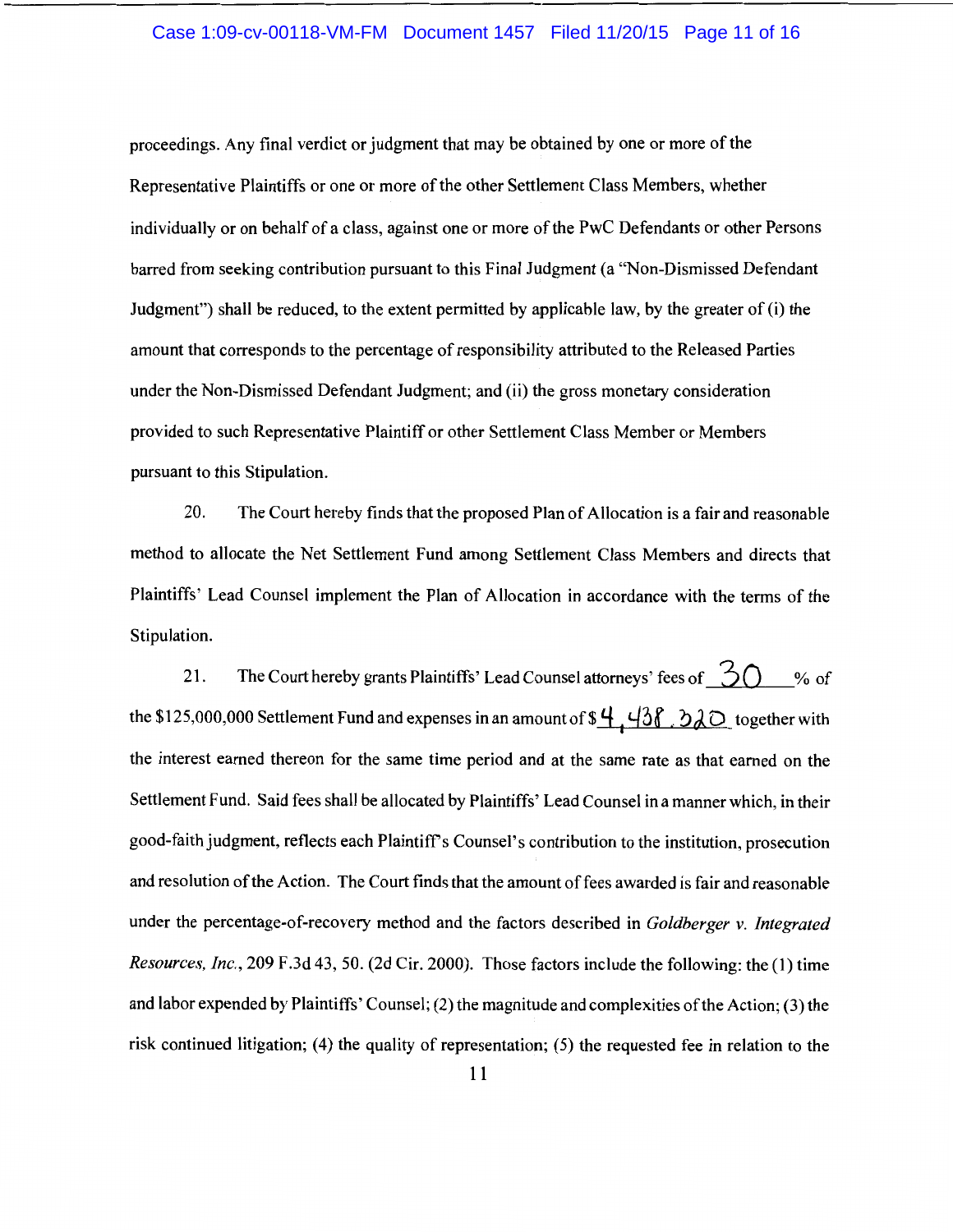#### Case 1:09-cv-00118-VM-FM Document 1457 Filed 11/20/15 Page 12 of 16

Settlement; (6) the experience and ability of the attorneys; (7) awards in similar cases; (8) the contingent nature of the representation and the result obtained for the Settlement Class; and (9) public policy considerations. *See Goldberger,* 209 F .3d at 50.

22. The Court finds that the amount of fees awarded is fair and reasonable in light of the time and labor required, the novelty and difficulty of the case, the skill required to prosecute the case, the experience and ability of the attorneys, awards in similar cases, the contingent nature of the representation and the result obtained for the Settlement Class.

23. The awarded attorneys' fees and expenses, and interest earned thereon, shall be paid to Plaintiffs' Lead Counsel from the Settlement Fund, together with interest accrued on such amount from the date of such order to the date of payment at the same rate as earned on the Settlement Fund, subject to the terms, conditions, and obligations of the Stipulation.

24. Neither the Stipulation nor the Settlement contained therein, nor any act performed or document executed pursuant to or in furtherance of the Stipulation or the Settlement: (a) is or may be deemed to be or may be used as an admission, concession, or evidence of, the validity or invalidity of any Released Claims, the truth or falsity of any fact alleged by the Representative Plaintiffs, the sufficiency or deficiency of any defense that has been or could have been asserted in the Action, or of any wrongdoing, liability, negligence or fault of the Citco Defendants, the Released Parties, or any of them; (b) is or may be deemed to be or may be used as an admission of, or evidence of, any fault or misrepresentation or omission with respect to any statement or written document attributed to, approved or made by any of the Citco Defendants or Released Parties in any civil, criminal or administrative proceeding in any court, administrative agency or other tribunal; (c) is or may be deemed to be or shall be used, offered or received against the Settling Parties or the Released Parties, or each or any of them, as an admission, concession or evidence of the validity or invalidity of the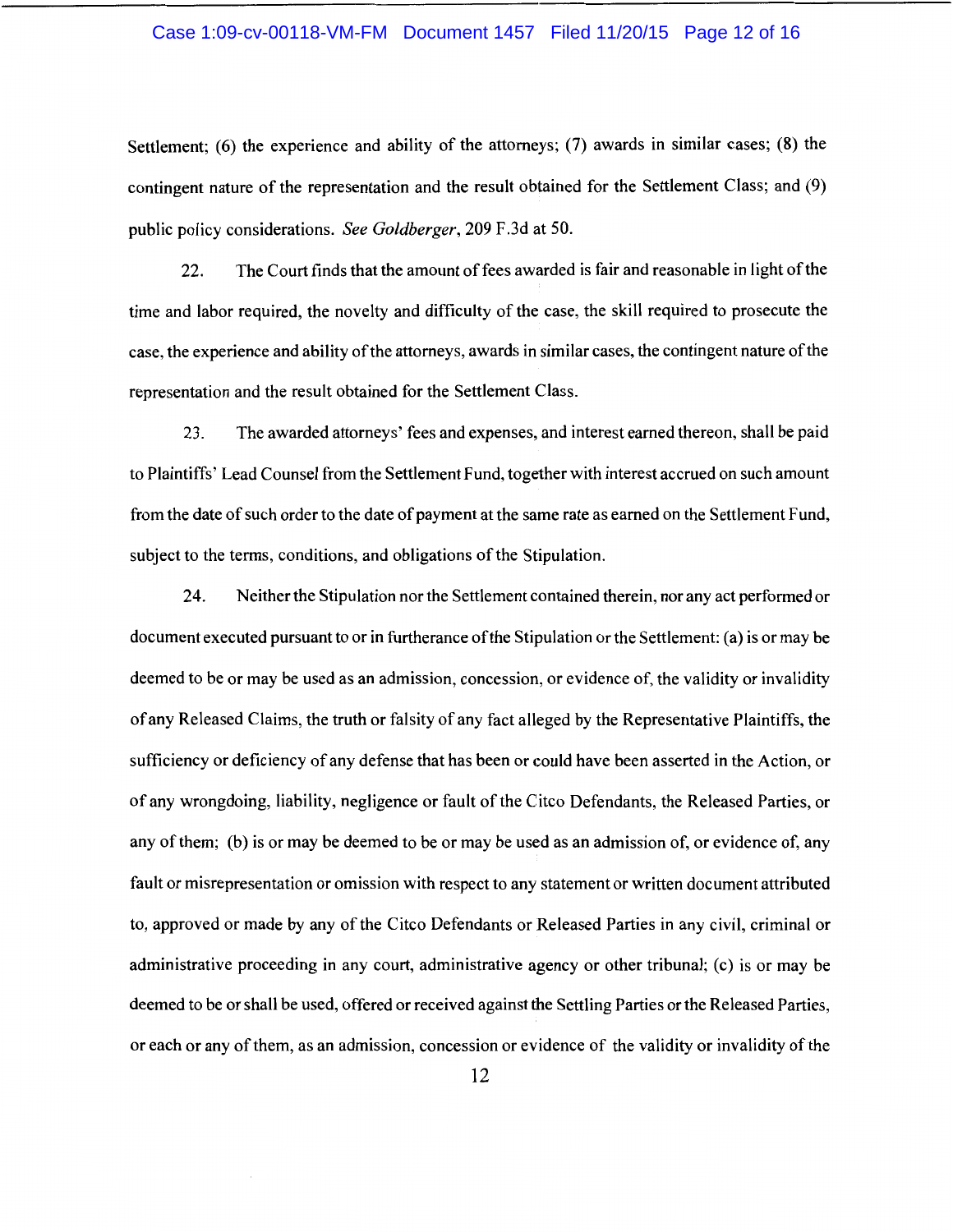#### Case 1:09-cv-00118-VM-FM Document 1457 Filed 11/20/15 Page 13 of 16

Released Claims, the infirmity or strength of any claim raised in the Action, the truth or falsity of any fact alleged by the Representative Plaintiffs, Named Plaintiffs or the Settlement Class, or the availability or lack of availability of meritorious defenses to the claims raised in the Action; and/or ( d) is or may be deemed to be or shall construed as or received in evidence as an admission or concession against the Settling Parties or the Released Parties, or each or any of them, that any of Representative Plaintiffs' or Settlement Class Members' claims are with or without merit, that a litigation class should or should not be certified, that damages recoverable under the SCAC would have been greater or less than the Settlement Fund and Escrow Fund or that the consideration to be given pursuant to the Stipulation represents an amount equal to, less than or greater than the amount which could have or would have been recovered after trial.

25. The Settling Parties may file the Stipulation and/or this Final Judgment in any other action that may be brought against them in order to support a defense or counterclaim based on principles of *res judicata,* collateral estoppel, full faith and credit, release, good faith settlement, judgment bar or reduction or any other theory of claim preclusion or issue preclusion or similar defense or counterclaim.

26. The Court finds that during the course of the Action, the Settling Parties and their respective counsel at all times complied with the requirements of Federal Rule of Civil Procedure 11.

27. In the event that the Settlement does not become effective in accordance with the terms of the Stipulation or the Effective Date does not occur, or in the event that the Settlement Fund, or any portion thereof, is returned to the Settling Defendants in accordance with the terms of the Stipulation, then this Final Judgment shall be vacated and rendered null and void to the extent provided by and in accordance with the Stipulation and, in such event, all orders entered and releases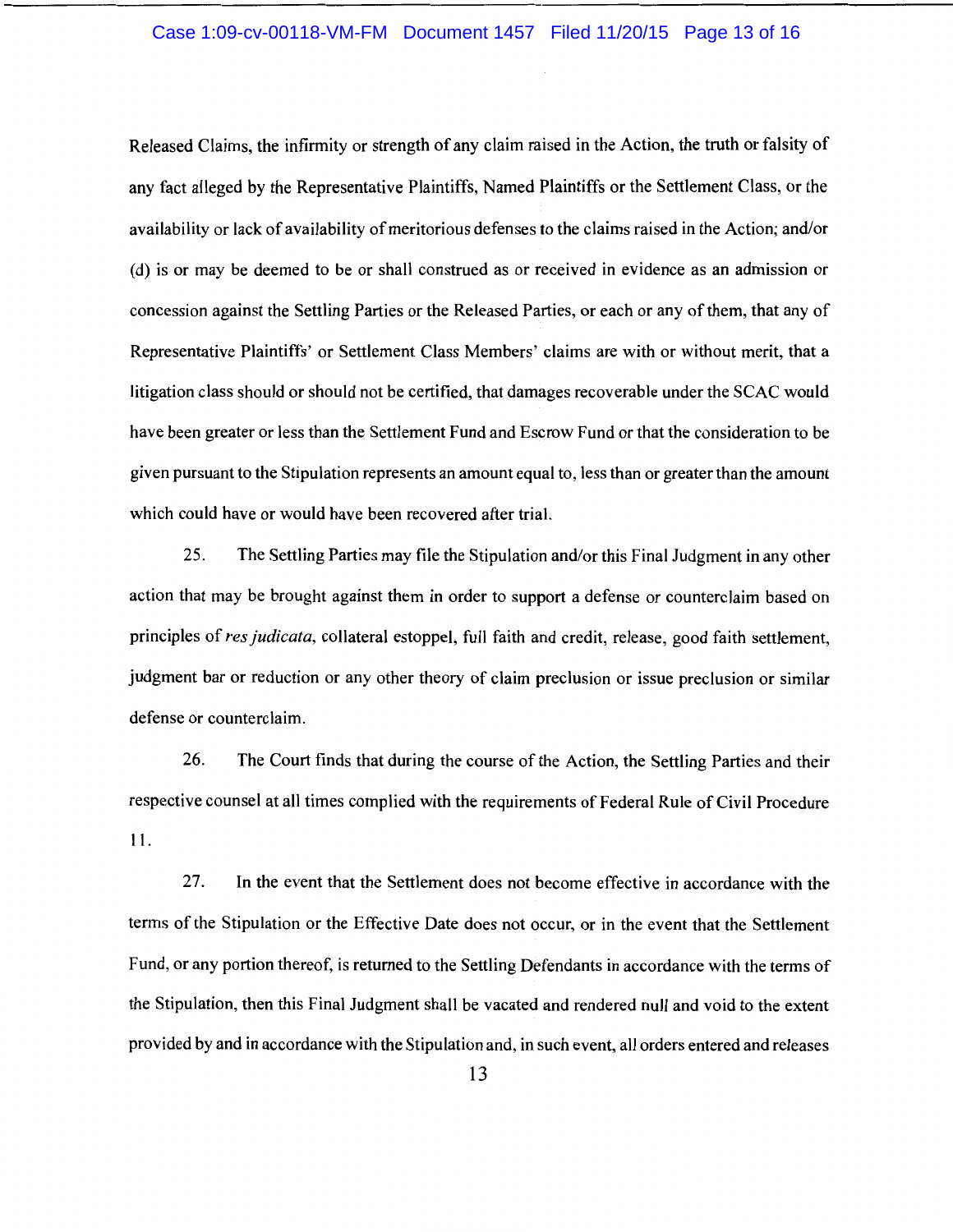#### Case 1:09-cv-00118-VM-FM Document 1457 Filed 11/20/15 Page 14 of 16

delivered in connection herewith shall be null and void to the extent provided by and in accordance with the Stipulation.

28. The foregoing orders solely regarding  $\P$  17-19, the Plan of Allocation ( $\P$  20) or request for payment of fees and reimbursement of expenses ( $\P$  $[21-22)$ , shall in no way disturb or affect this Final Judgment and shall be separate and apart from this Final Judgment.

29. Any Settlement Class Member who has submitted a Request for Exclusion shall not be deemed to have submitted to the jurisdiction of any Court in the United States for any matter on account of such submission, and any Settlement Class Member who has submitted or submits a Proof of Claim thereby submits to the jurisdiction of this Court with respect only to the subject matter of such Proof of Claim and all determinations made by this Court thereon and shall not be deemed to have submitted to the jurisdiction of this Court or of any court in the United States for any other matter on account of such submission.

30. Except where a Settlement Class Member who has submitted a Request for Exclusion commences or otherwise prosecutes a Released Claim against a Released Party, all information submitted by a Settlement Class Member in a Request for Exclusion or a Proof of Claim shall be treated as confidential protected information and may not be disclosed by the Claims Administrator, its affiliates or the Setting Parties to any third party absent a further order of this Court upon a showing of necessity, and any such information that is submitted to the Court shall be filed under seal.

31. The Court expressly determines that there is no just reason for delay in entering this Final Judgment and directs the Clerk of the Court to enter this Final Judgment pursuant to Fed. R. Civ. P. 54(b).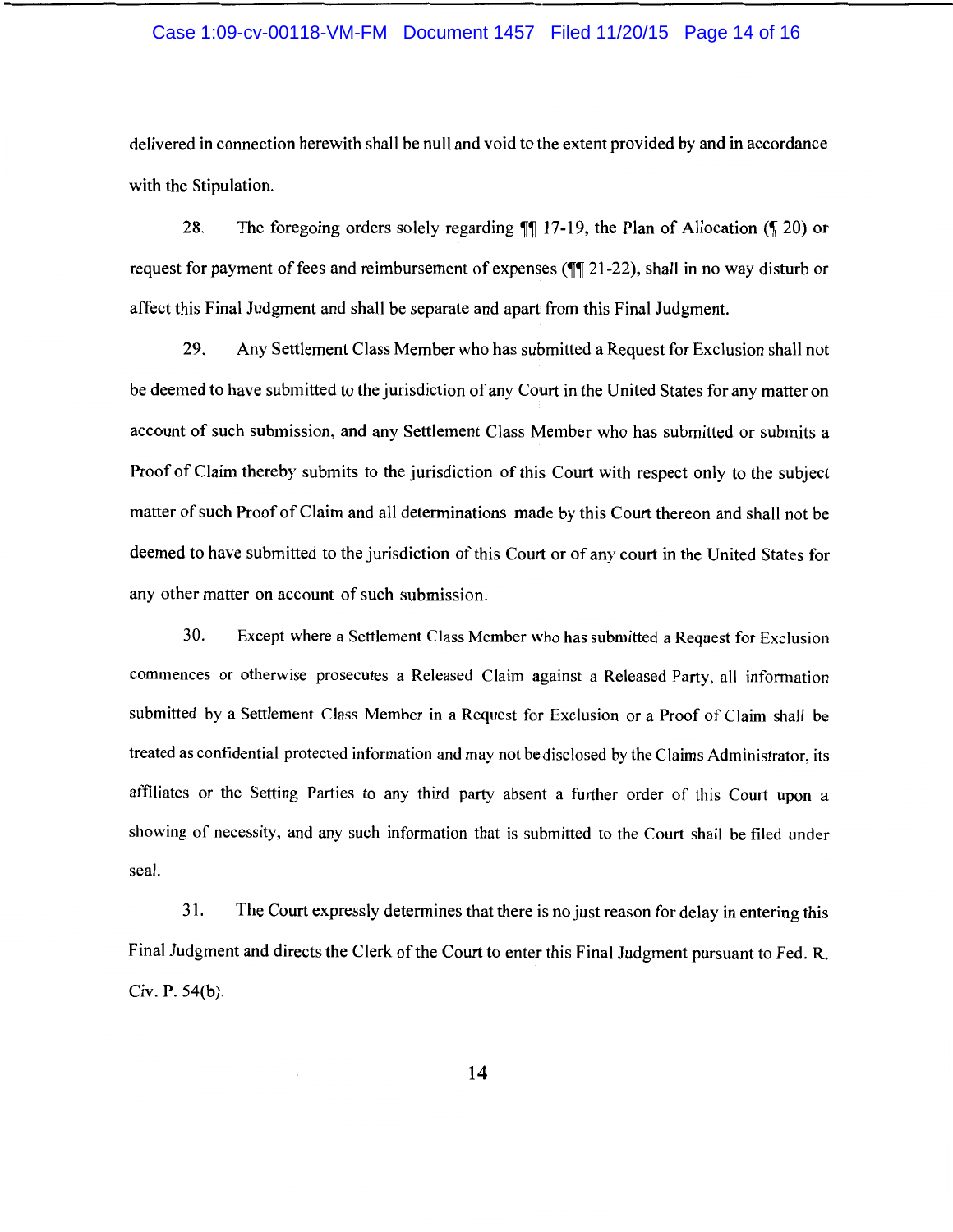### Case 1:09-cv-00118-VM-FM Document 1457 Filed 11/20/15 Page 15 of 16

32. Without affecting the finality of this Final Judgment in any way, exclusive jurisdiction is hereby retained over the Settling Parties and the Settlement Class Members for all matters relating to the Action, including (i) the administration, interpretation, effectuation or enforcement of the Stipulation and this Final Judgment, (ii) disposition of the Settlement Fund; and (iii) any application for attorneys' fees, costs, interest, and reimbursement of expenses in the Action.

D DATED: 20 November 2015 The Honorable Victor Marrero

United States District Judge